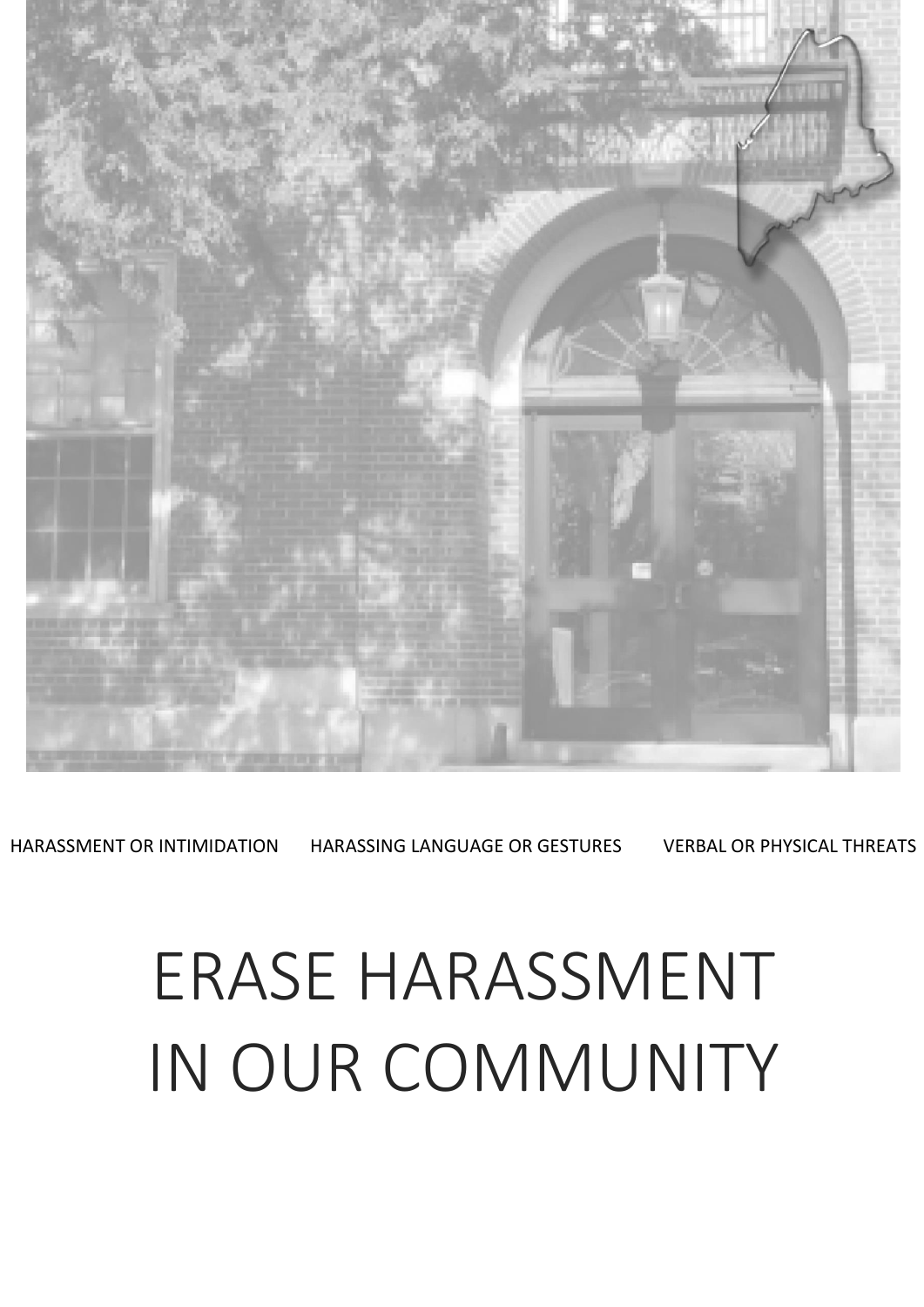

## WHAT YOU NEED TO KNOW

### ERASE HARASSMENT IN OUR COMMUNITY

It exists. It will continue to exist unless we do something about it. The University of Maine System will not tolerate harassment by ANYONE in our community.

This brochure provides information to increase awareness about discriminatory and nondiscriminatory harassment. It:

- Identifies discriminatory harassment and how it differs from non-discriminatory harassment
- Describes what to do about harassment and who must report it
- Explains where to get help if you believe you may be experiencing harassment

The University of Maine System is committed to providing an educational and work environment that recognizes and respects the dignity of all students, faculty, and staff. Harassment of any form undermines this important commitment and is not acceptable within the University community.

Words and actions can damage morale, motivation, and community. The pain inflicted might be intentional or accidental, but if it sufficiently serious enough to deny or limit a student or employee's ability to participate in or benefit from the University's programs or employment, it is inappropriate and may violate University policy.

We must be sensitive to the harmful effects of behavior. We can express our opinions and voice even strong disagreement without using statements or actions that harass others.

Balancing individual and group rights and responsibilities and promoting respect, civility, and a sense of community are sensitive matters that require attention by each student, faculty, and staff member at our universities.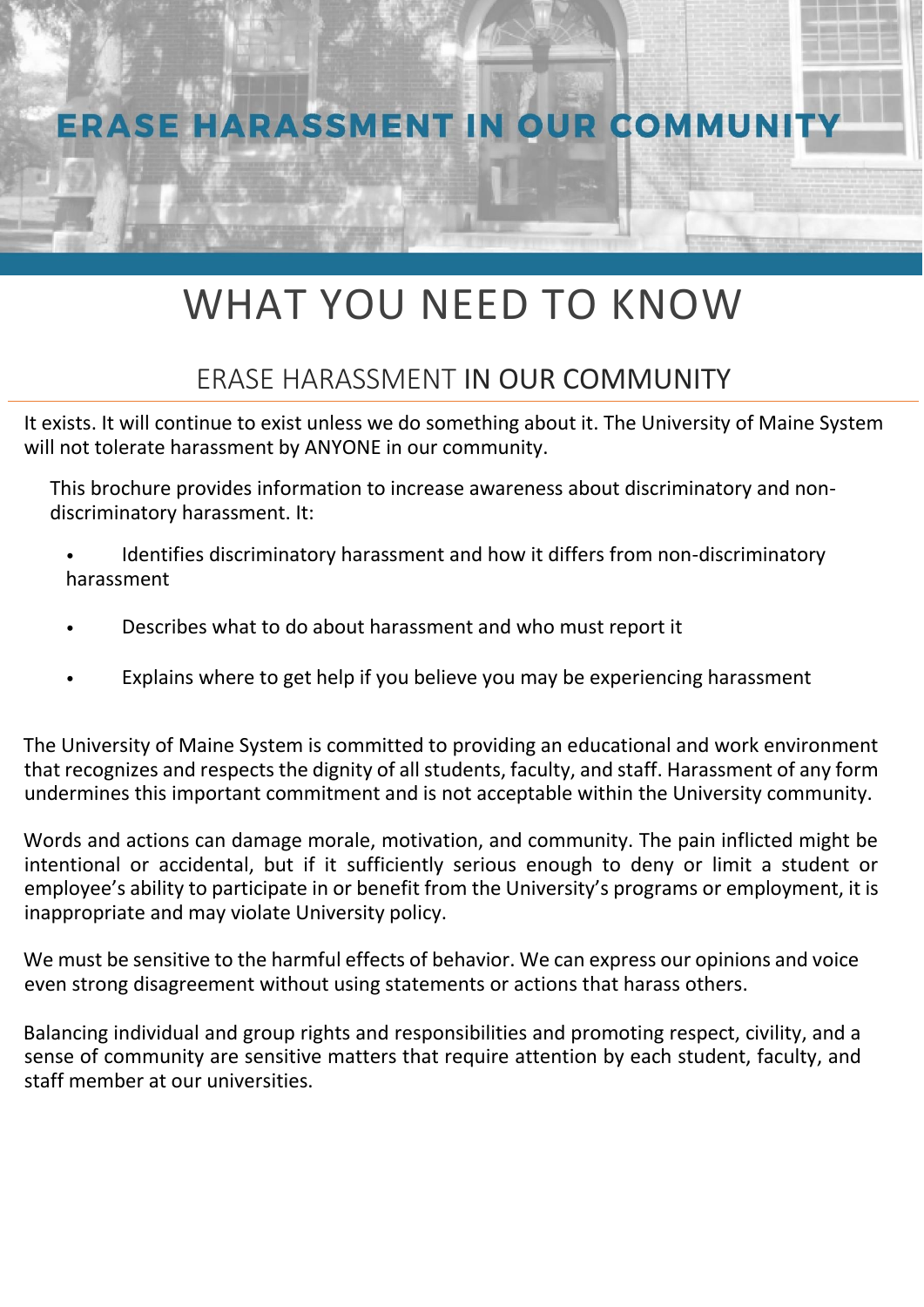

## UMS POLICIES

### **UMS Board of Trustees Equal Opportunity Policy (401):**

"In complying with the letter and spirit of applicable laws and pursuing its own goals of diversity, the University of Maine System shall not discriminate on the grounds of race, color, religion, sex, sexual orientation, transgender status, gender expression, national origin, citizenship status, age, disability, genetic information, or veteran status in employment, education, and all other programs and activities.

The University will regard freedom from discrimination and discriminatory harassment as an individual employee and student right which will be safeguarded as a matter of policy".

### **UMS Board of Trustees Sexual Harassment Policy (402):**

The University of Maine System ("the University") is committed to providing a safe environment that promotes the dignity and worth of each member of the community. In complying with the letter and spirit of applicable laws and in pursuing its own goals of diversity, the University does not discriminate on the basis of sex in employment, education, and all other programs and activities. For this reason, the University will not tolerate sex discrimination, sexual harassment, sexual assault, dating violence, domestic violence, stalking, or retaliation in any form. All conduct of this nature is considered a violation of this policy.

### **UMS Board of Trustees Campus Violence Policy (414):**

The University will not tolerate acts of violence against or by any member of the University community. Campus violence is any physical assault, or threatening or harassing verbal or physical behavior occurring on University premises, in University facilities, or while conducting University business.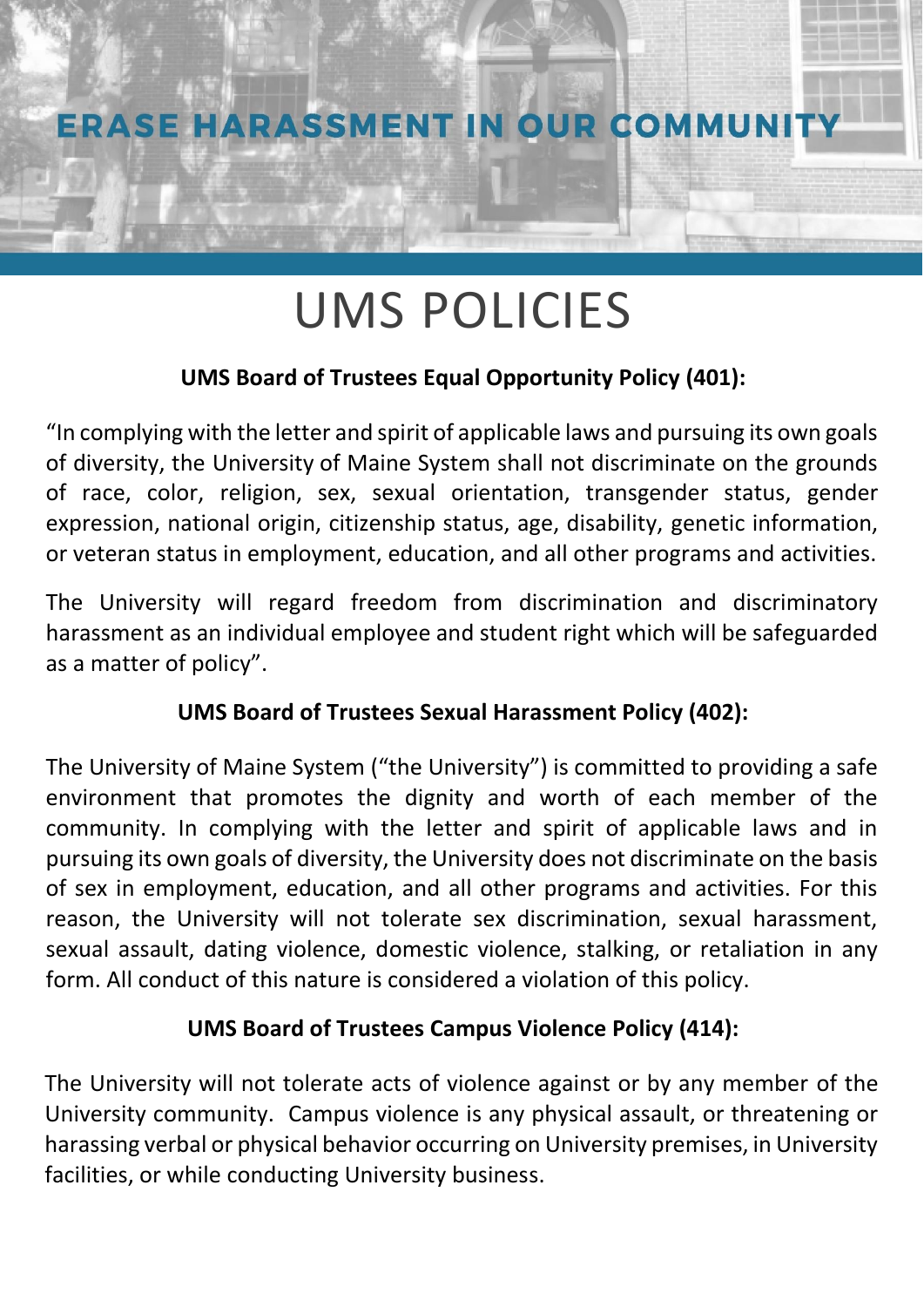**ERASE HARASSMENT IN OUR COMMUNITY** 

## WHAT IS HARASSMENT?

Harassment is unwelcome behavior that is sufficiently serious enough to deny or limit a student or employee's ability to participate in or benefit from the University's programs or employment. Harassing behavior may be verbal, written, physical, or graphic (including on-line postings and messages). All types of harassment are prohibited by University policies.

Discriminatory harassment occurs when the harassment is directed toward an individual based on protected class status, including race, color, religion, sex, sexual orientation, transgender status, gender expression, age, national origin, citizenship status, genetic information, or veteran status. Discriminatory harassment is also prohibited by both state and federal law. More information about discriminatory harassment based on sex is provided in the UMS [Sexual Harassment brochure.](http://staticweb.maine.edu/wp-content/uploads/2019/10/Sexual-harassment-brochure_rev_Oct2019.pdf?0fa197)

Non-discriminatory harassment is harassment that is not based on a protected class. Examples of non-discriminatory harassment include harassing a student for being a member of a conservative campus club or harassing an employee who is new to the department. All forms of harassment constitute misconduct when committed by an employee and a violation of the Student Conduct Code when committed by a student.

Discriminatory harassment is also a violation of the University's Equal Opportunity and Sexual Harassment policies and the Student Conduct Code, and non-discriminatory harassment may be a violation of the Campus Violence Policy.

Not every unpleasant interaction, offensive comment, or disagreement constitutes harassment. Harassment occurs when unwelcome behavior is sufficiently serious enough to deny or limit a student or employee's ability to participate in or benefit from the University's programs or employment. However, even if the conduct does not meet the narrow definition of harassment under University policies or the law, it may be misconduct in the workplace or the educational environment and could lead to corrective or disciplinary action.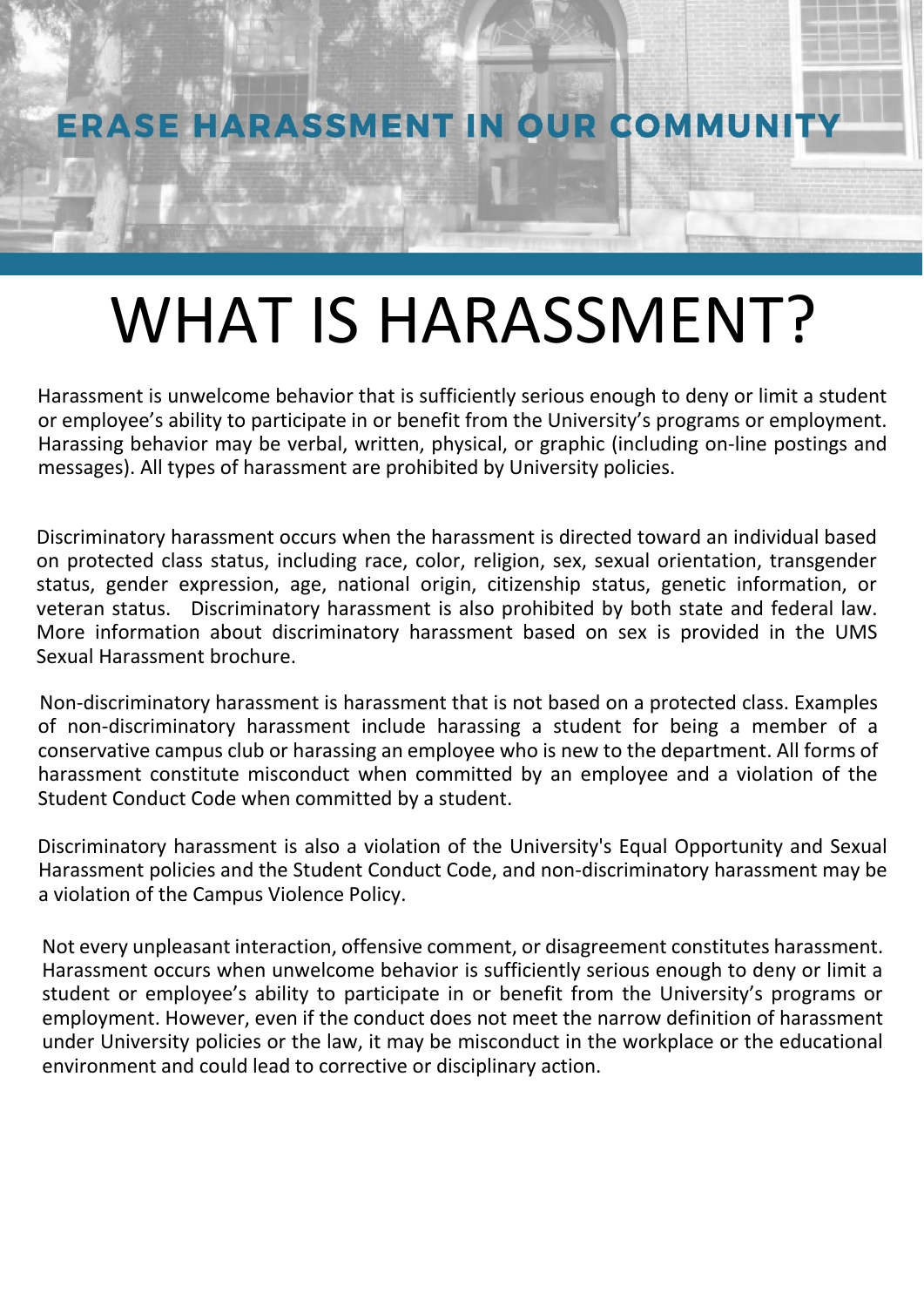

### WHAT YOU CAN DO ABOUT HARASSMENT

### **If you are a student or employee who experiences or witnesses harassment:**

SPEAK UP. If someone's behavior makes you uncomfortable, say so clearly and without delay. Tell the person that the behavior is unwanted and that it needs to stop. You are not required to talk with the person directly, but that is often the simplest and most effective way to get the behavior to stop.

KEEP RECORDS. Write down what happened. Include names, dates, times, witnesses, and a description of what the person did or said as well as your response.

TELL SOMEONE. Being quiet or stoic about the behavior allows it to continue. If you need assistance approaching the person whose behavior is harassing or if the behavior is severe, talk to your supervisor, advisor, or another University official. If the person you believe is harassing you is your supervisor or advisor, go to someone else. Each campus has designated resources listed in this brochure where you can find someone to listen to your experience and guide you.

### **If you are an employee:**

You have a responsibility to take action when you become aware of any form of harassment by reporting it to the appropriate office. Under state and federal law you also have a legal responsibility to report sexual harassment.

If someone reports harassing behavior to you, listen carefully and encourage the person to contact the campus resource office listed in this brochure. If the person does not wish to initiate contact or if you witness harassing behavior directed toward a student or employee, it is essential that YOU advise the applicable campus office. There are different resource offices depending on whether the alleged harassment is discriminatory or non-discriminatory and on whether the alleged harasser is an employee, a student, or someone from outside the University.

### **If you are a faculty member:**

Be aware of classroom behavior and interactions with students that may constitute or be perceived as harassment. Be aware of how interactions with other faculty may cross the line between energetic discussion and harassment that creates a hostile environment.

If a student engages in harassing conduct in your class, you have a responsibility to take action to intervene effectively. Contact the Dean of Student's office to report the situation and get assistance in addressing it.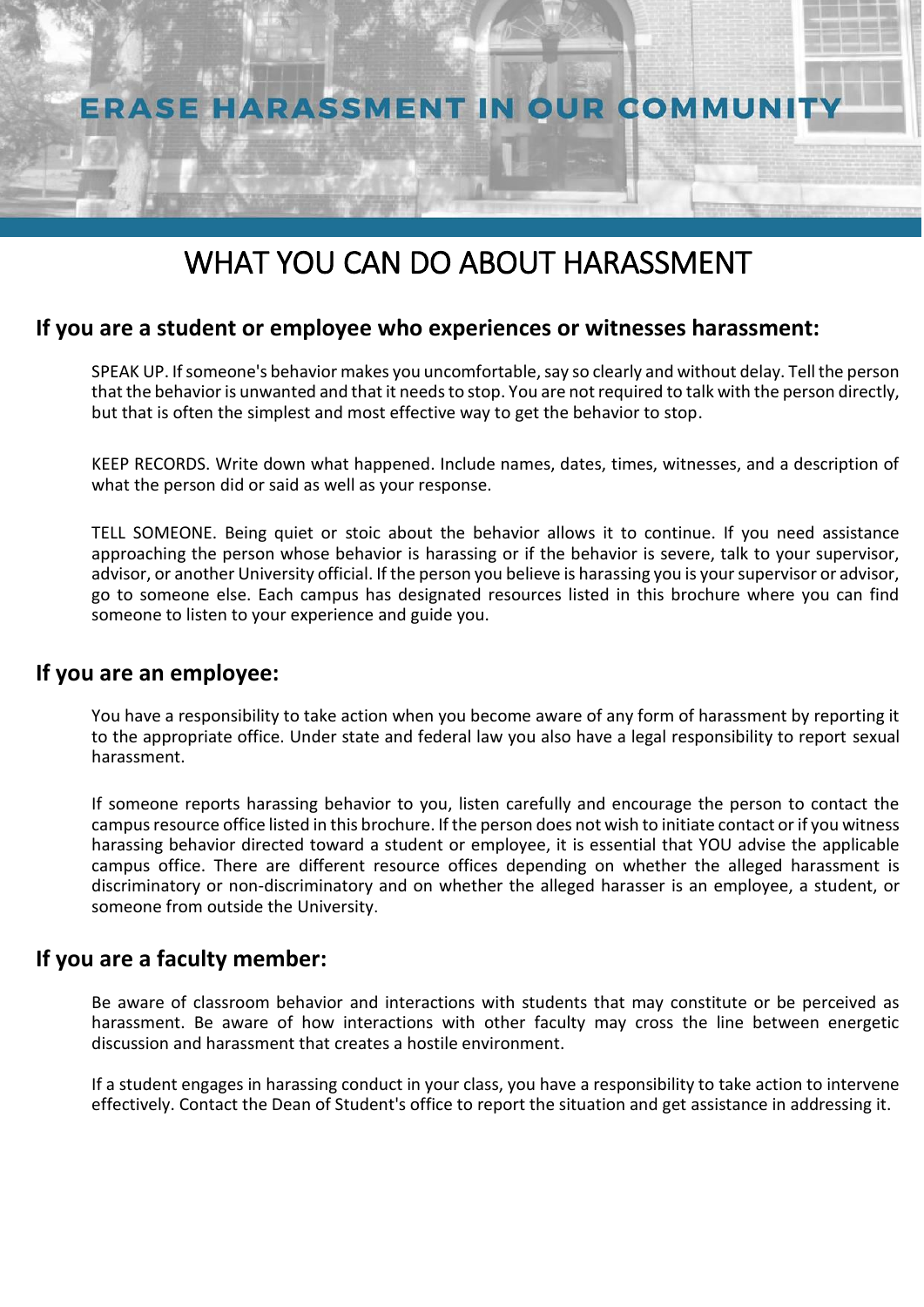### ERASE HARASSMENT IN OUR COMMUNITY

### HOW TO REPORT HARASSMENT AND GET HELP

For all situations alleging that a student has engaged in discriminatory or non-discriminatory harassment, contact the campus Dean of Students office. The reported conduct will be handled as provided in the Student Conduct Code, available [online.](http://www.maine.edu/about-the-system/%20board-of-trustees/policy-manual/section501/)

### DISCRIMINATORY HARASSMENT BY AN EMPLOYEE OR THIRD PARTY

Copies of the Equal Opportunity Complaint Procedure are available in the Equal Opportunity, Human Resources, and Student Affairs Offices. Complaints may be filed [online.](https://cm.maxient.com/reportingform.php?UnivofMaineSystem&layout_id=1)

All members of the University community are encouraged to use this procedure when the alleged harasser is an employee or third party. Sexual harassment complaints may also be filed by students or employees with the Maine Human Rights Commission, State House Station 51, Augusta, ME 04333, (207) 624.6290 or with the U.S. Dept. of Education Office for Civil Rights, 5 Post Office Square, Boston, MA 02109, (617) 289.0111. Employees may choose instead or in addition to file a grievance.

Staff in the HR or Student Affairs office will discuss with you both informal and formal options for resolving the problem. The goal of the informal process is to assist you in resolving the matter in a way that is acceptable to everyone. If the problem cannot be resolved informally and the person with whom you have a problem is an employee, you may file a formal complaint [online.](https://cm.maxient.com/reportingform.php?UnivofMaineSystem&layout_id=1)

### **WHAT IS A HOSTILE ENVIRONMENT?**

### **A hostile environment is created when unwelcome behavior is sufficiently serious enough to deny or limit a student or employee's ability to participate in or benefit from the University's programs or employment.**

**SERIOUS**: Conduct does not necessarily have to be repeated to constitute harassment. If sufficiently serious, single or isolated incidents can create a hostile environment. While there is no definition of what constitutes "serious" behavior, seriousness may be determined by whether the behavior is physically threatening or harmful as opposed to being merely offensive. A series of lesser incidents may also have a cumulative effect over time of creating a hostile environment.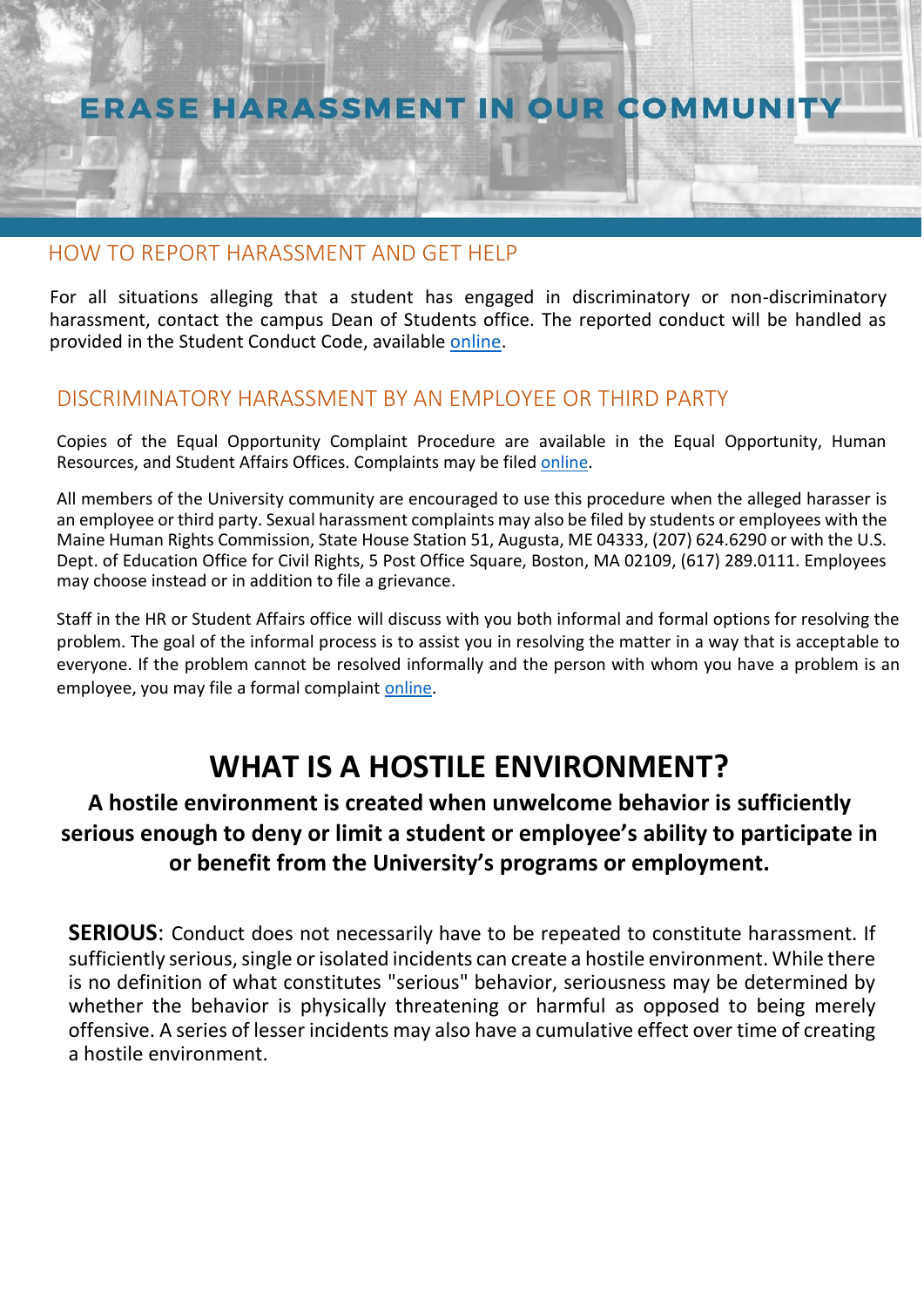

#### HOW TO REPORT HARASSMENT AND GET HELP

The University of Maine System's Office of Equal Opportunity can help you with filing a formal complaint.

A formal complaint will be investigated by the University Of Maine System's Office of Equal Opportunity. The University of Maine System investigator will talk with individuals, gather documents, and determine whether discriminatory harassment, a violation of other University policy, or other misconduct has occurred.

#### NON-DISCRIMINATORY HARASSMENT BY AN EMPLOYEE OR THIRD PARTY

Report concerns or complaints about non-discriminatory harassment by an employee or third party (an individual who is neither an employee nor student) to the campus Human Resources Office. Both formal and informal processes are available to respond to complaints of non-discriminatory harassment.

#### REPORTING REQUIREMENTS UNDER TITLE IX

Federal law — Title IX of the Educational Amendments Act of 1972 — prohibits sex discrimination, including sexual harassment and sexual assault, in educational institutions.

THE UNIVERSITY OF MAINE SYSTEM HAS ESTABLISHED THAT ALL EMPLOYEES ARE TITLE IX MANDATORY REPORTERS. THIS MEANS THAT ALL EMPLOYEES MUST REPORT SEXUAL HARASSMENT, SEX DISCRIMINATION, AND SEXUAL ASSAULT THAT THEY WITNESS OR RECEIVE INFORMATION ABOUT.

RETALIATION AGAINST ANYONE FOR MAKING A COMPLAINT, REPORTING ALLEGED HARASSMENT, OR PARTICIPATING IN AN INVESTIGATION OF ALLEGED HARASSMENT IS A VIOLATION OF UNIVERSITY POLICY AND THE LAW AND WILL NOT BE TOLERATED.